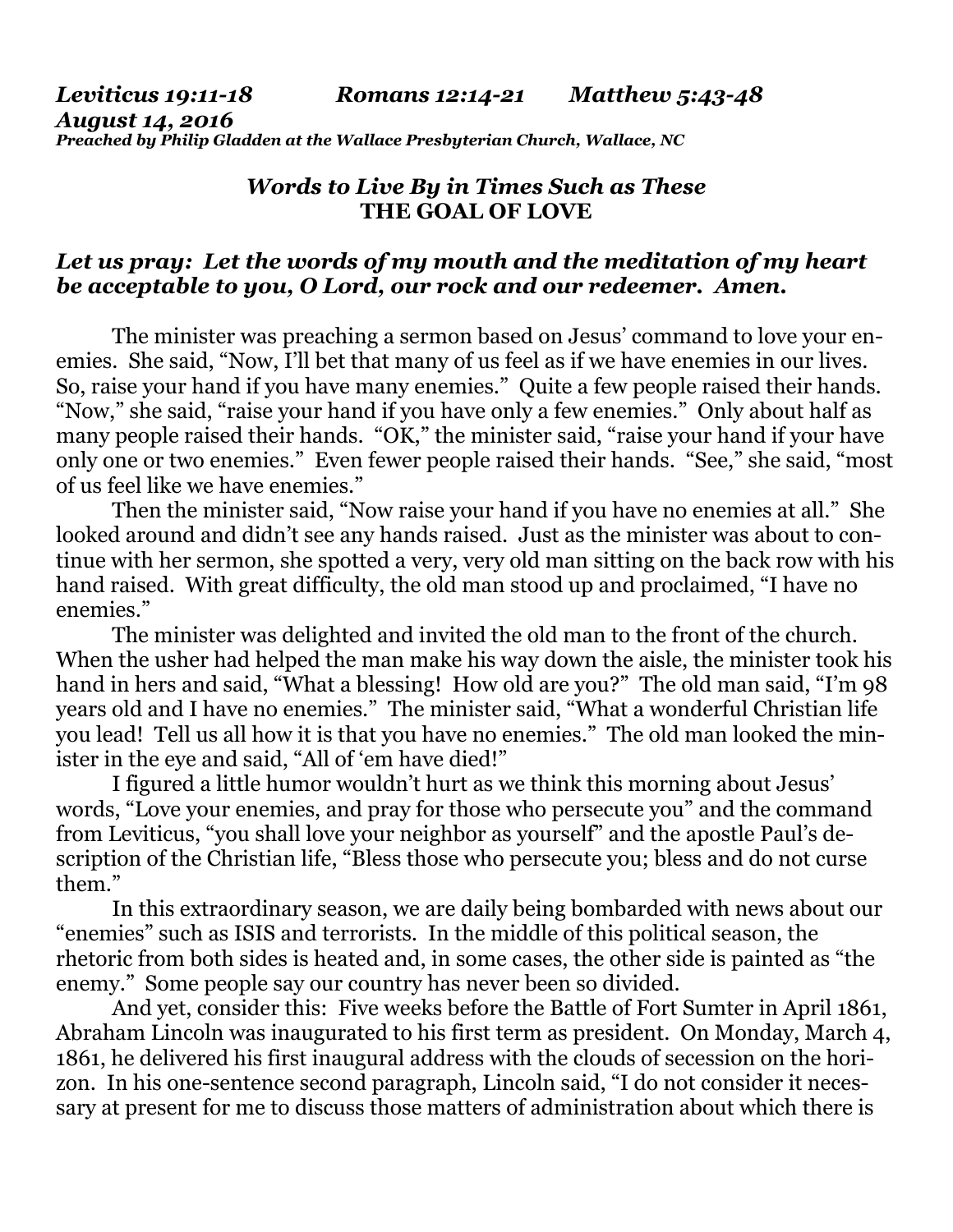no special anxiety or excitement." The rest of his address dealt with the issues about which there *was* special anxiety and excitement  $-$  the question of slavery and the possibility of civil war.

 After Lincoln had outlined in great detail his position on and approach to these pressing issues, he concluded with these remarks: "In *your* hands, my dissatisfied fellow-countrymen, and not in *mine*, is the momentous issue of civil war. The Government will not assail *you*. You can have no conflict without being yourselves the aggressors. *You* have no oath registered in heaven to destroy the Government, while I shall have the most solemn one to 'preserve, protect, and defend it.' I am loath to close. We are not enemies, but friends. We must not be enemies. Though passion may have strained it must not break our bonds of affection. The mystic chords of memory, stretching from every battlefield and patriot grave to every living heart and hearthstone all over this broad land, will yet swell the chorus of the Union, when again touched, as surely they will be, by the better angels of our nature."1

 Well, most of the time we're not angels. And we're certainly not Abraham Lincoln! So what are we supposed to do with Jesus' hard command, "You have heard that it was said, 'You shall love your neighbor and hate your enemy.' But I say to you, Love your enemies and pray for those who persecute you"? In fact, what are we supposed to do with most of what Jesus tells us to do in his Sermon on the Mount? Turn the other cheek. Do not be angry with your brother or sister. Do not resist an evildoer. And, as if those commands weren't hard enough, Jesus wraps up this section of his sermon by telling us, "Be perfect, therefore, as your heavenly Father is perfect."

 One interpretation is that Jesus knew exactly what he was telling us. He knew we could never meet these requirements and act in this way. So, the commands he gives in his Sermon on the Mount were intended to highlight our sins and shortcomings and our need for God's saving grace in Jesus Christ. Well, it's certainly true that we all are sinners and fall short of God's glory. And it's just as true that we all need God's saving grace in Jesus Christ. But what if Jesus really meant what he said?

 Many folks have asked this past week, "Have you been watching the Olympics?" Yes, and haven't the athletes been amazing? Simone Biles lived up to and perhaps exceeded the expectations of her in gymnastics. I don't know about you, but I've never been able to figure out the scoring system in Olympics gymnastics. However, you probably have noticed that no-one ever receives a perfect "10" any more. The scoring system was changed a while back and now it's impossible to get that score.

 But forty years ago at the Summer Olympics in Montreal, Nadia Comaneci stunned and excited the world when she was awarded the first perfect "10" for her routine on the uneven bars. The manufacturer of the Olympics scoreboard, Omega SA, asked the Olympic organizers if the board needed to display four digits for gymnastics scores. The organizers told the company three digits were enough, because a perfect 10 was impossible. When Nadia was awarded the first ever perfect "10," the scoreboard read "1.00" and the crowd didn't realize at first what had happened. She went on to re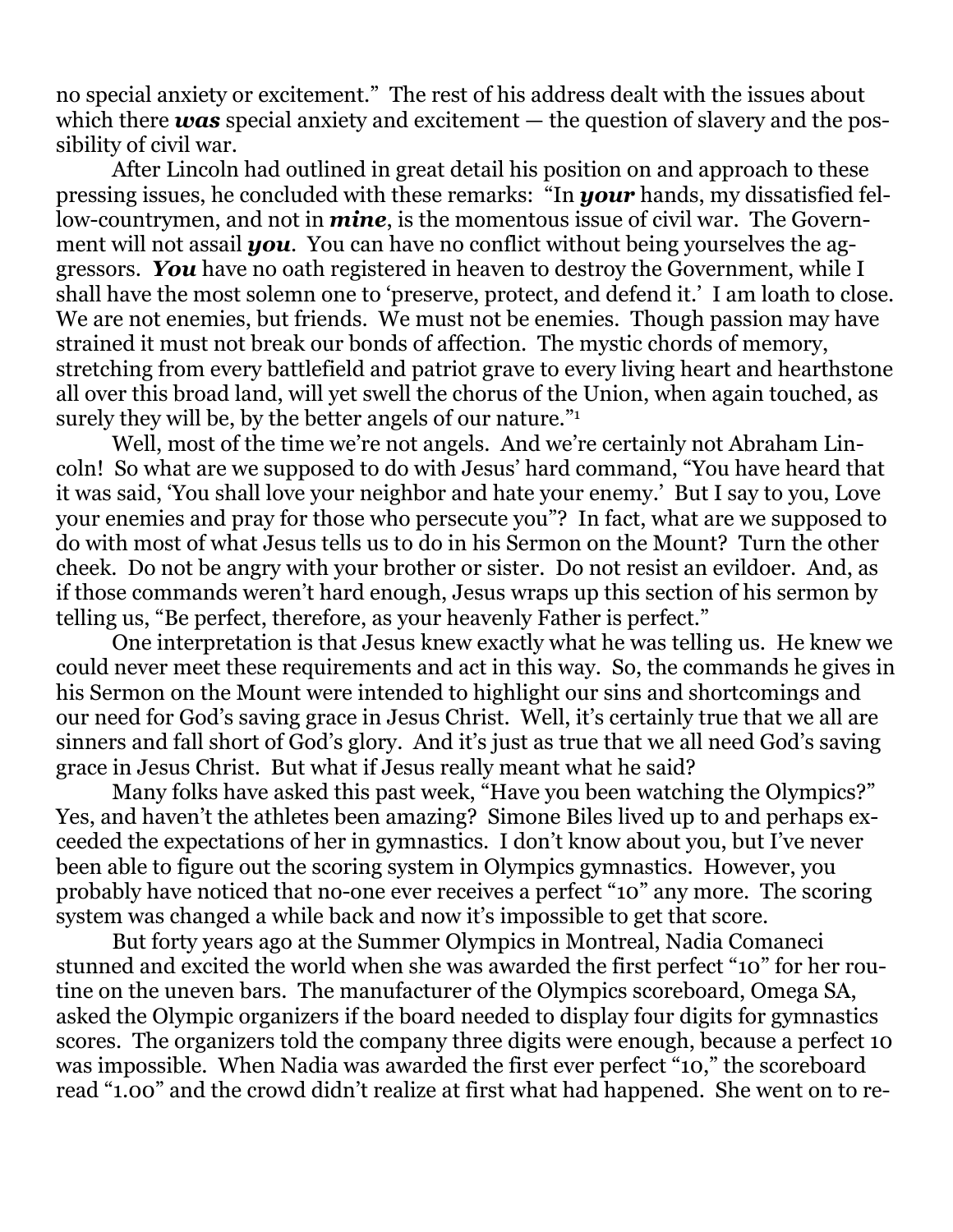ceive six additional perfect 10's and won gold medals in the all-around, the balance beam, the uneven bars, and bronze medal for the floor exercise.<sup>2</sup>

 It seems as if being "perfect as our heavenly Father is perfect" is as impossible as a perfect 10 in gymnastics was thought to be. But that's hearing "perfect" as having arrived, as meeting some kind of moral or legal checklist. Actually, "perfect" here has more of the sense of working toward a goal or purpose. The Apostle Paul talks about this very thing in his letter to the Philippian Christians when he writes "that I may gain Christ and be found in him, not having a righteousness of my own that comes from the law, but one that comes through faith in Christ, the righteousness from God based on faith . . . Not that I have already obtained this or have already reached the goal; but I press on to make it my own, because Christ Jesus has made me his own." (Philippians 3:8-9, 12)

 In my Bible, the verses from Romans 12 are under the headings, "The New Life in Christ" and "Marks of the True Christian." Someone has said, "Our only hope for loving our enemy is to be a new creation in Christ. And our only hope for being a new creation in Christ is to be reconciled to God through the death of his Son." That's the theological foundation for Jesus' commands about how to live as his followers and citizens of the kingdom of God.

 The New Revised Standard Version of the Bible, which is what you have in the pew Bibles, translates Matthew 5:44-45 this way: "But I say to you, Love your enemies and pray for those who persecute you, so that you may be children of your Father in heaven." A couple of different translations help us better understand what it means to "be perfect as our heavenly Father is perfect." *The Message* translation puts it this way: "When someone gives you a hard time, respond with the energies of prayer, for then you are working out of your true selves, your God-created selves." The New Living Translation really gets at what is at stake with following Jesus' commands about how to live: "But I say to you, love your enemies! Pray for those who persecute you! In that way, you will be acting as true children of your Father in heaven."

 When I was in Zambia in June 2013, I got to know a man from South Africa named Yuri. He had retired from teaching at the Justo Mwale Theological University after many years. He was a guest lecturer during the time I was on campus. We ate together on several occasions and had many lengthy conversations about the political situations in the U.S. and South Africa. In June 2013, Nelson Mandela was very ill and many people thought he might die at that time (he did die in December of that year). I asked Yuri what he thought would happen in his home country when Mandela died. Yuri said there were different opinions. One group was warning the white people to arm themselves against black violence and revenge. Yuri said cooler heads suggested that Mandela's legacy had prepared the country to move forward after his death.

 On February 11, 1990, Nelson Mandela was released after spending twenty-seven years in prison. In 1994 he was elected president of South Africa. In the four years between his release and his election, there was much violence and many deaths in the country. There were predictions of a great bloodbath when he became president.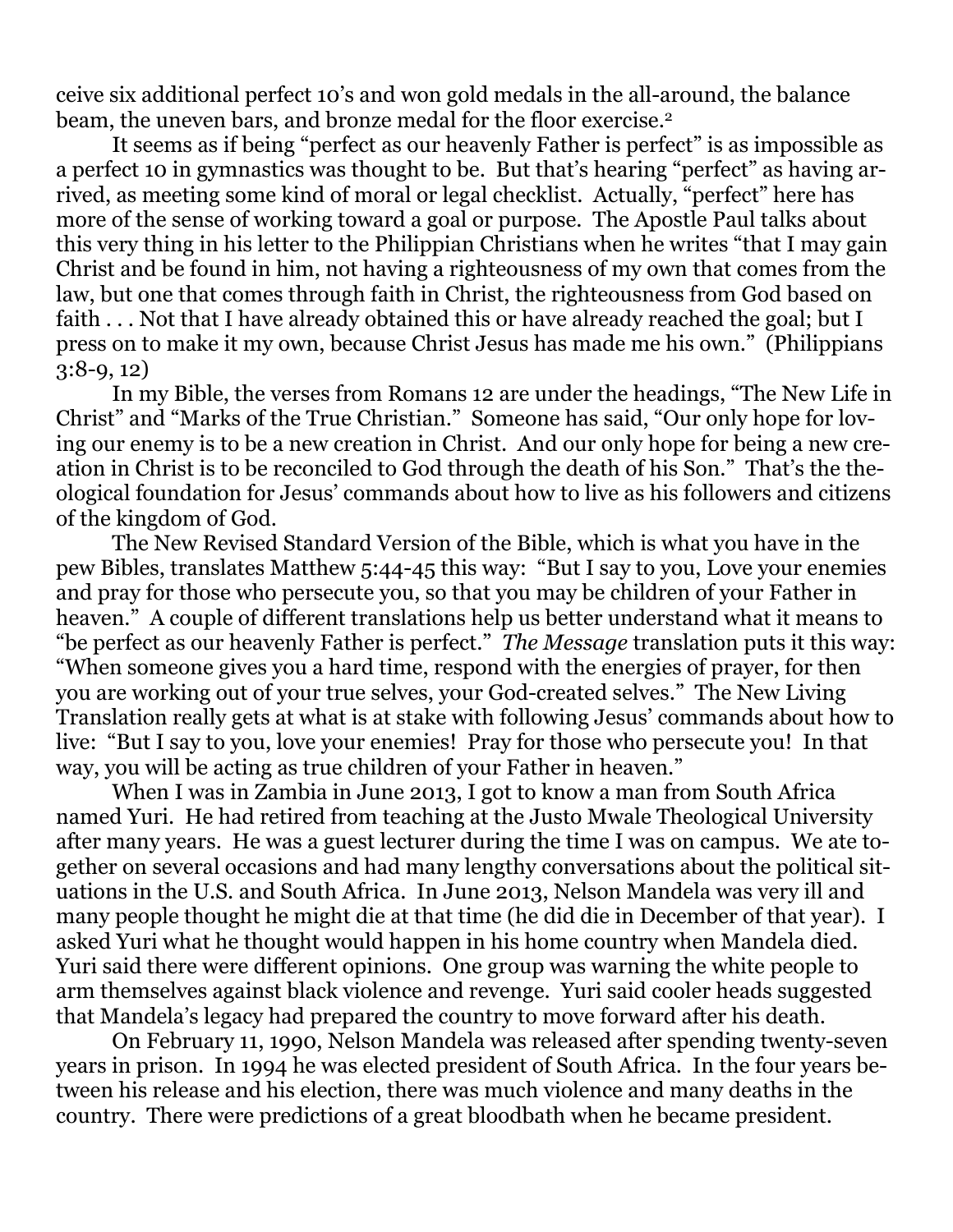Many people were convinced President Mandela would seek revenge on the white population. Instead, Mandela surprised his country and the world (and received much criticism from some of his own backers) when he not only called for peaceful relations between blacks and whites, but actually did what he was asking his people to do. He appointed Bishop Desmond Tutu to head up the Truth and Reconciliation Commission to deal with the atrocities committed during apartheid. He invited his former prison guard to be a guest of honor at his presidential inauguration ceremony. He invited the state prosecutor who had demanded the death penalty for Mandela at his trial in 1963 to enjoy a kosher meal with him. In 1995, he wore the green jersey of the national rugby team at the World Cup Final. During the years of apartheid, there was an international boycott against the South African rugby team and the Springbok jersey became a hated symbol. When the team won the championship, President Mandela presented the trophy to the team captain and said it was time to put aside hatred and enmity and become a united nation. On the twentieth anniversary of his release from prison, Mandela invited his former prison guard to join him for dinner.

 Former President Bill Clinton recalled a conversation with Nelson Mandela in which he asked him, "Didn't you really hate them for what they did?" Mandela replied, "Oh, yeah, I hated them for a long time. I broke rocks every day in prison, and I stayed alive on hate. They took a lot away from me. They took me away from my wife, and it subsequently destroyed my marriage. They took me away from seeing my children grow up. They abused me mentally and physically. And one day, I realized they could take it all except my mind and my heart. Those things I would have to give to them, and I simply decided not to give them away." President Clinton asked President Mandela,"What about when you were getting out of prison? As you walked down that dirt road to freedom, didn't you hate them then?" Mandela said, "As I felt the anger rising up, I thought to myself, 'They have already had you for twenty-seven years. And if you keep hating them, they'll have you again.' And I said, 'I want to be free.' And so I let it go. I let it go. As I walked out the door toward the gate that would lead to my freedom, I knew if I didn't leave my bitterness and hatred behind, I'd still be in prison."3

 I have no easy answers this morning about fulfilling Jesus' command to love our enemies and pray for those who persecute us. The "LOVE" Jesus is talking about is not the warm fuzzy feeling you get when you're with someone special. The "LOVE" Jesus is talking about is a verb — love in action, love that seeks the best for the other person. When you couple *that* kind of love with our Lord's command to "be perfect," that is, to work toward the goal of living as God's beloved children *because of* the love God himself has already shown us in Jesus Christ, then we hear Jesus' call to be who we are — God's beloved children who are called to reflect and show and share God's love, not only in what we say but also in what we do and how we treat other people — and not just the people who will love us back.

 If you find today's scripture lessons to be quite challenging, join the club! But listening to and taking seriously and living out Jesus' command to LOVE can help us resist the siren song of hate and vengeance that saturates our society. Is it easy? No! Is